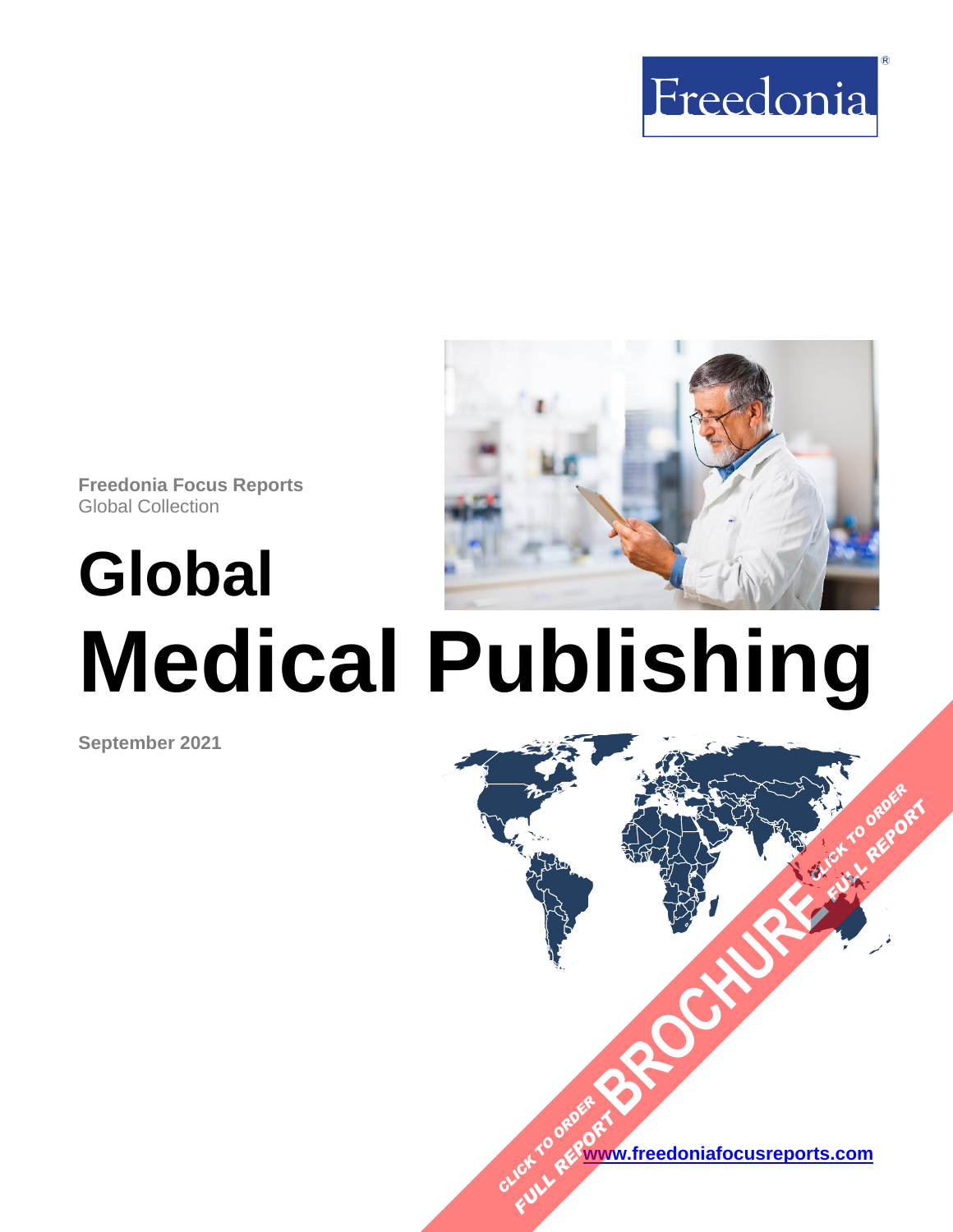# **Table of Contents**

| 1. Highlights                           | $\overline{\mathbf{3}}$ |
|-----------------------------------------|-------------------------|
| 2. Global Overview & Forecasts          | $\overline{\mathbf{4}}$ |
| Introduction                            | 4                       |
| Sales by Product                        | 5                       |
| Journals                                | 6                       |
| <b>Online Content</b>                   | $\overline{7}$          |
| <b>Books</b>                            | 8                       |
| <b>Other Activities</b>                 | 9                       |
| Abstracting & Indexing Services         | 9                       |
| 3. Regional Segmentation                | 11                      |
| <b>Regional Overview</b>                | 11                      |
| Language Splits & Major Publishing Hubs | 11                      |
| North America                           | 12                      |
| Europe                                  | 12                      |
| Asia/Pacific                            | 13                      |
|                                         | 14                      |
| <b>Currency Impact</b>                  | 14                      |
| 4. Leading Medical Publishers           | 16                      |
| <b>Market Share</b>                     | 16                      |
| Elsevier                                | 17                      |
| <b>Wolters Kluwer</b>                   | 18                      |
| <b>IBM Watson Health</b>                | 20                      |
| 5. About This Report                    | 21                      |
| Scope                                   | 21                      |
| Sources                                 | 21                      |
| <b>Industry Codes</b>                   | 23                      |
| Resources                               | 24                      |
|                                         | Rest of the World       |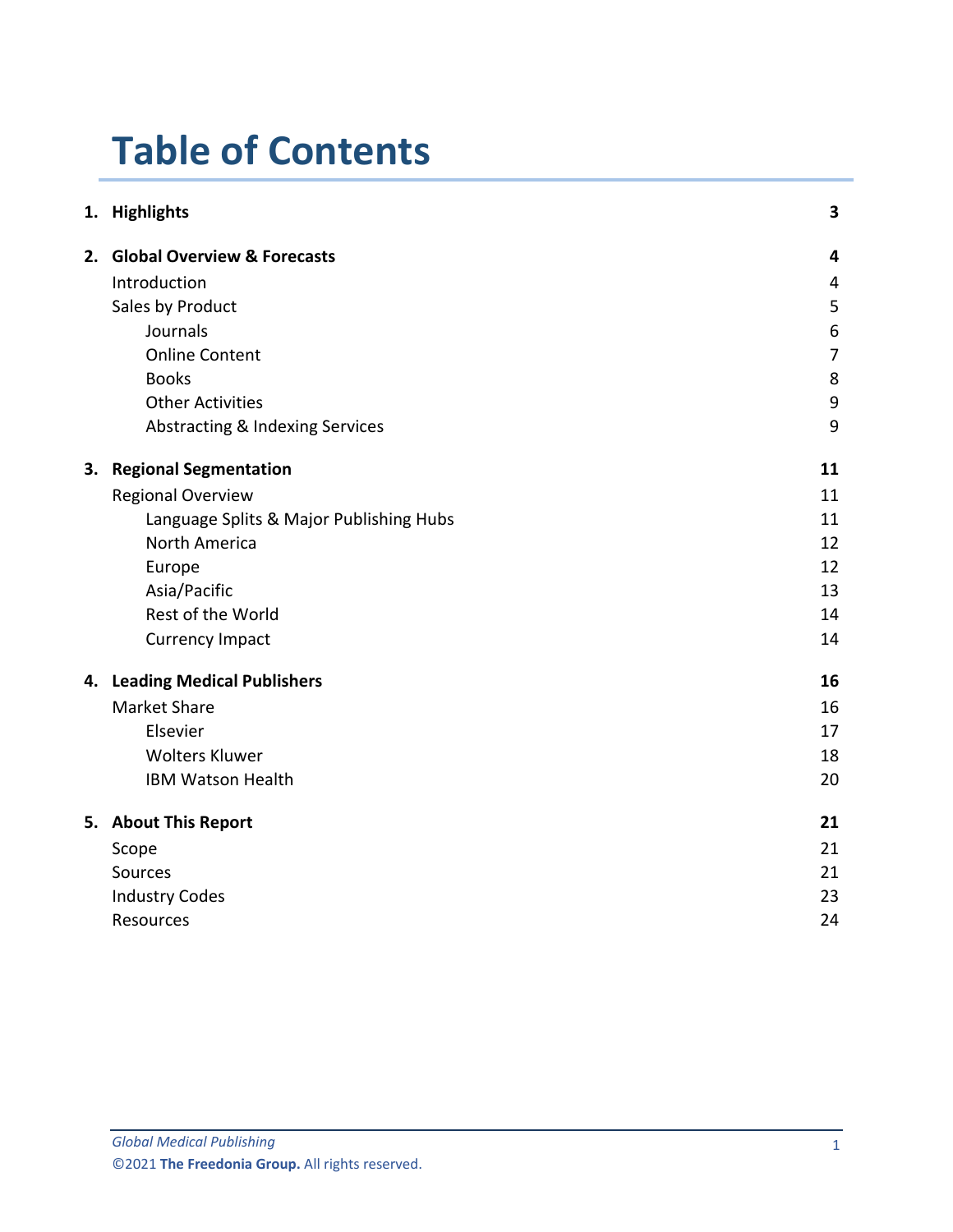# **List of Tables & Figures**

| Figure 1   Global Medical Publishing Market Outlook, 2020 - 2025               | 3   |
|--------------------------------------------------------------------------------|-----|
| Figure 2   Global Medical Publishing Sales by Product, 2020 - 2025 (US\$ bil)  | 5.  |
| Table 1   Global Medical Publishing Sales by Product, 2018 - 2025 (US\$ mil)   | 5.  |
| Figure 3   Global Medical Publishing Sales by Product, 2020 - 2025 (%)         | 10. |
| Figure 4   Global Medical Publishing Sales by Region, 2020 (%)                 | 11  |
| Figure 5   Global Medical Publishing Market Share by Company, 2020 (%)         | 16  |
| Table 2   Leading Publishers' Medical Revenue & Growth, 2018 - 2020 (US\$ mil) | 17  |
| Table 3   NAICS & SIC Codes Related to Medical Publishing                      | 23. |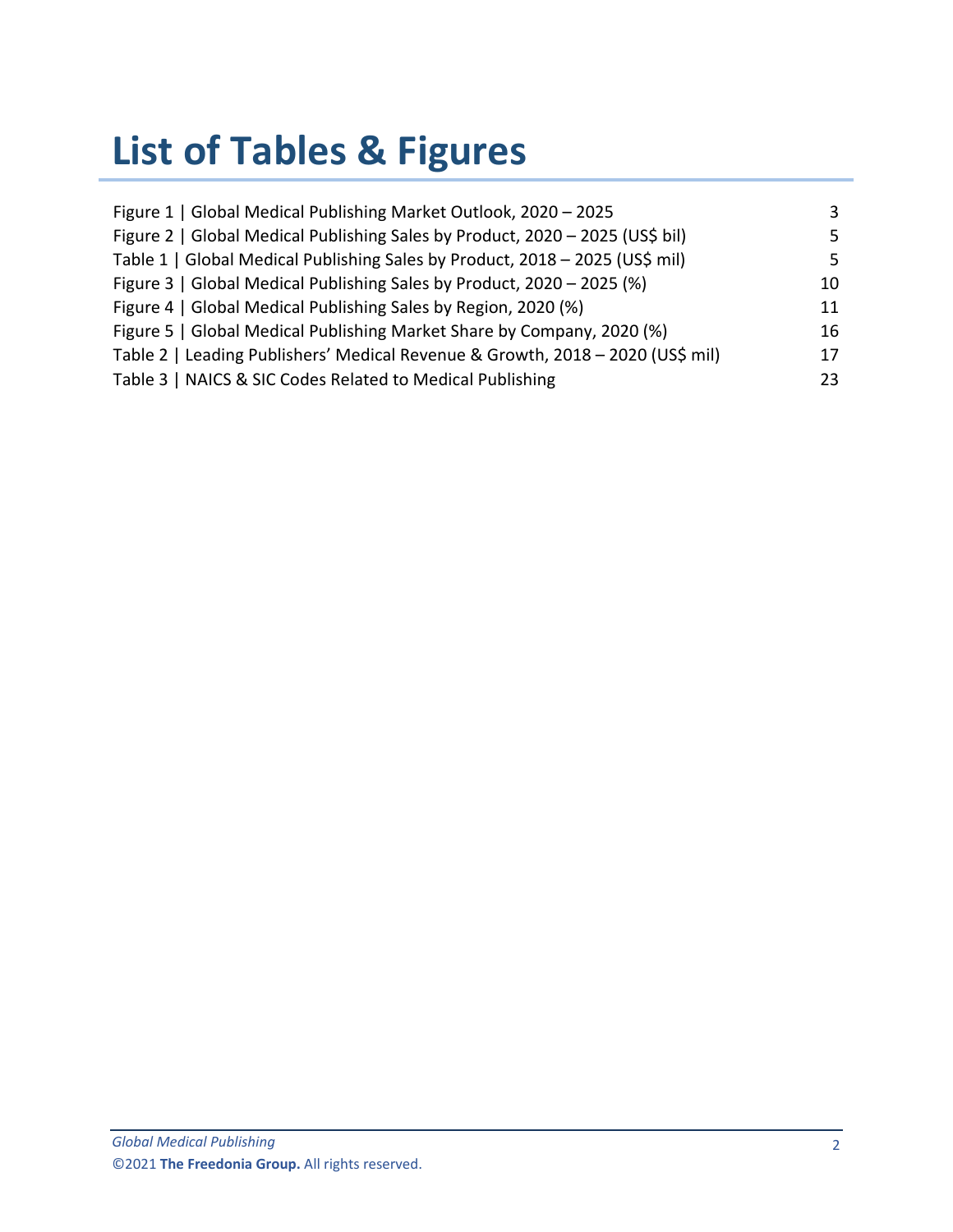# <span id="page-3-0"></span>**5. About This Report**

# <span id="page-3-1"></span>**Scope**

This report forecasts global sales of medical publishing by product in nominal US dollars for 2025. To illustrate historical trends, total sales and product segments are provided for 2018-2020. Product segments include:

- journals
- online content
- books
- other activities such as conferences, symposia, audiotapes, and video (and single-sponsored publications not included in medical journals) targeted at medical customer categories
- abstracting and indexing services

World regional shares of medical publishing sales for 2020 are provided for North America, Europe, Asia/Pacific, and the rest of the world.

Sales are global and include both print and electronic versions of publishing media. The market is overwhelmingly English language, but this report includes sales in all languages. The largest non-English markets are produced in Brazilian, Japanese, German, French, Spanish, and Chinese.

Freedonia quantifies trends in various measures of growth and volatility. Growth (or decline) expressed as an average annual growth rate (AAGR) is the least squares growth rate, which takes into account all available datapoints over a period. The volatility of datapoints around a least squares growth trend over time is expressed via the coefficient of determination, or  $r^2$ . The most stable data series relative to the trend carries an  $r^2$  value of 1.0; the most volatile – 0.0. Growth calculated as a compound annual growth rate (CAGR) employs, by definition, only the first and last datapoints over a period. The CAGR is used to describe forecast growth, defined as the expected trend beginning in the base year and ending in the forecast year. Readers are encouraged to consider historical volatility when assessing particular annual values along the forecast trend, including in the forecast year.

A full outline of report items by page is available in the Table of Contents.

# <span id="page-3-2"></span>**Sources**

*Global Medical Publishing* (FW25022) is based on [a comprehensive industry study](https://www.simbainformation.com/Global-Medical-Publishing-30087236/?progid=89534) published by Simba Information. The Simba team used a combination of secondary research and competitor interviews to gather financial data. The team obtains and analyzes secondary data (e.g., marketing material, company statements, press releases, mentions in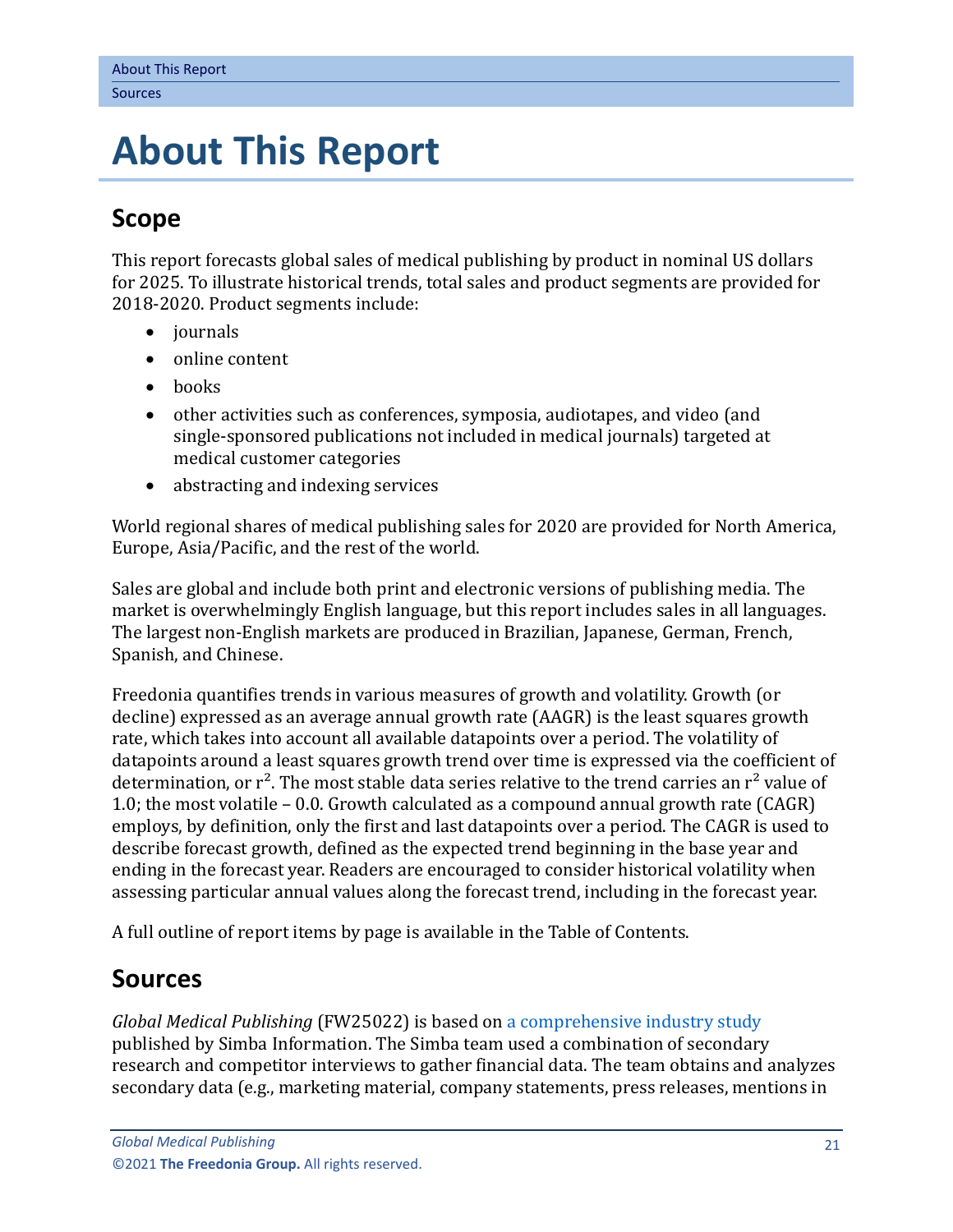the press.) to gain a comprehensive understanding of each competitor. Simba also consults industry experts, such as editors/analysts who cover the professional publishing and content industry. Simba contacts various levels of management and product management at competitor organizations to get detailed product descriptions, pricing, sales figures, market share data, and delivery options, as well as strategic information they may provide.

When reported information was not available, estimates were based on historical trends, directional guidance by executives (weak, flat, etc.), size of competitors, relative size based on customer observations, number of titles, and library-spending studies for individual publishers. Simba also accessed its database of STM executives to gather intelligence on companies that did not publicly disclose financial data. In addition, Simba's research team has conducted searches of online news databases (including LexisNexis, Hoover's, and Google) to obtain some figures and estimates. Simba analyzes publishing output using Books In Print and Ulrichsweb databases. Market estimates from Kantar Media and IMS inform estimates related to the pharmaceutical industry. Additional information is collected at industry conferences focused on the professional publishing market, including the Association of American Publishers, STM International, The Society for Scholarly Publishing, and Health Information and Management Systems Society (HIMSS) annual conferences, book fairs, and publishing-related conferences.

Estimates of sales and projections are based on classification of revenue into component categories as well as geographic splits. Guidance from analysts, annual reports, 10-Ks, and industry insider observations of growth or weakness are then applied. Currency movements and merger and acquisition (M&A) activity also play an important role.

Simba's forecast methodology is like its approach to building actual global market size numbers. Simba discusses trends and insights with industry executives and researches secondary sources, analyst reports, and industry studies.

Principal drivers of the 2025 forecast are:

- extrapolation of recent publishing trends
- M&A activity
- global and national gross domestic product (GDP) forecasts
- industry forecasts
- company forecasts

Specific sources and additional resources are listed in the Resources section of this publication for reference and to facilitate further research.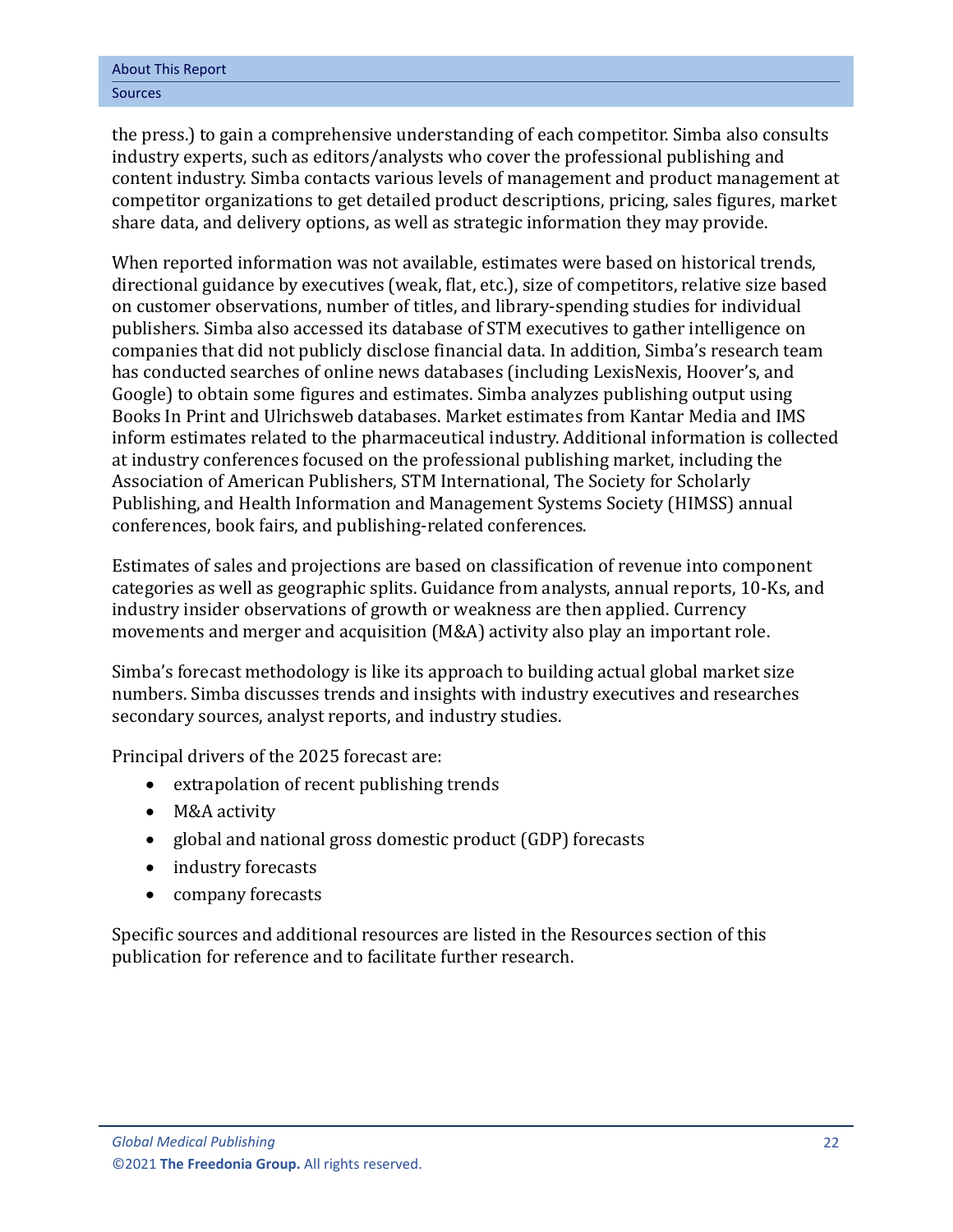# <span id="page-5-0"></span>**Industry Codes**

<span id="page-5-1"></span>

| Table 3   NAICS & SIC Codes Related to Medical Publishing |                                                            |                                           |                                                   |  |  |
|-----------------------------------------------------------|------------------------------------------------------------|-------------------------------------------|---------------------------------------------------|--|--|
| NAICS/SCIAN 2017                                          | <b>SIC</b>                                                 |                                           |                                                   |  |  |
|                                                           | North American Industry Classification System              | <b>Standard Industrial Classification</b> |                                                   |  |  |
| 511120                                                    | <b>Periodical Publishers</b>                               | 2721                                      | Periodicals: Publishing, or Publishing & Printing |  |  |
| 511130                                                    | <b>Book Publishers</b>                                     | 2731                                      | Books: Publishing, or Publishing & Printing       |  |  |
| 511210                                                    | Software Publishers                                        | 2741                                      | Miscellaneous Publishing                          |  |  |
| 519130                                                    | Internet Publishing & Broadcasting & Web Search<br>Portals | 7372                                      | Prepackaged Software                              |  |  |

Source: US Census Bureau

# **Copyright & Licensing**

The full report is protected by copyright laws of the United States of America and international treaties. The entire contents of the publication are copyrighted by The Freedonia Group.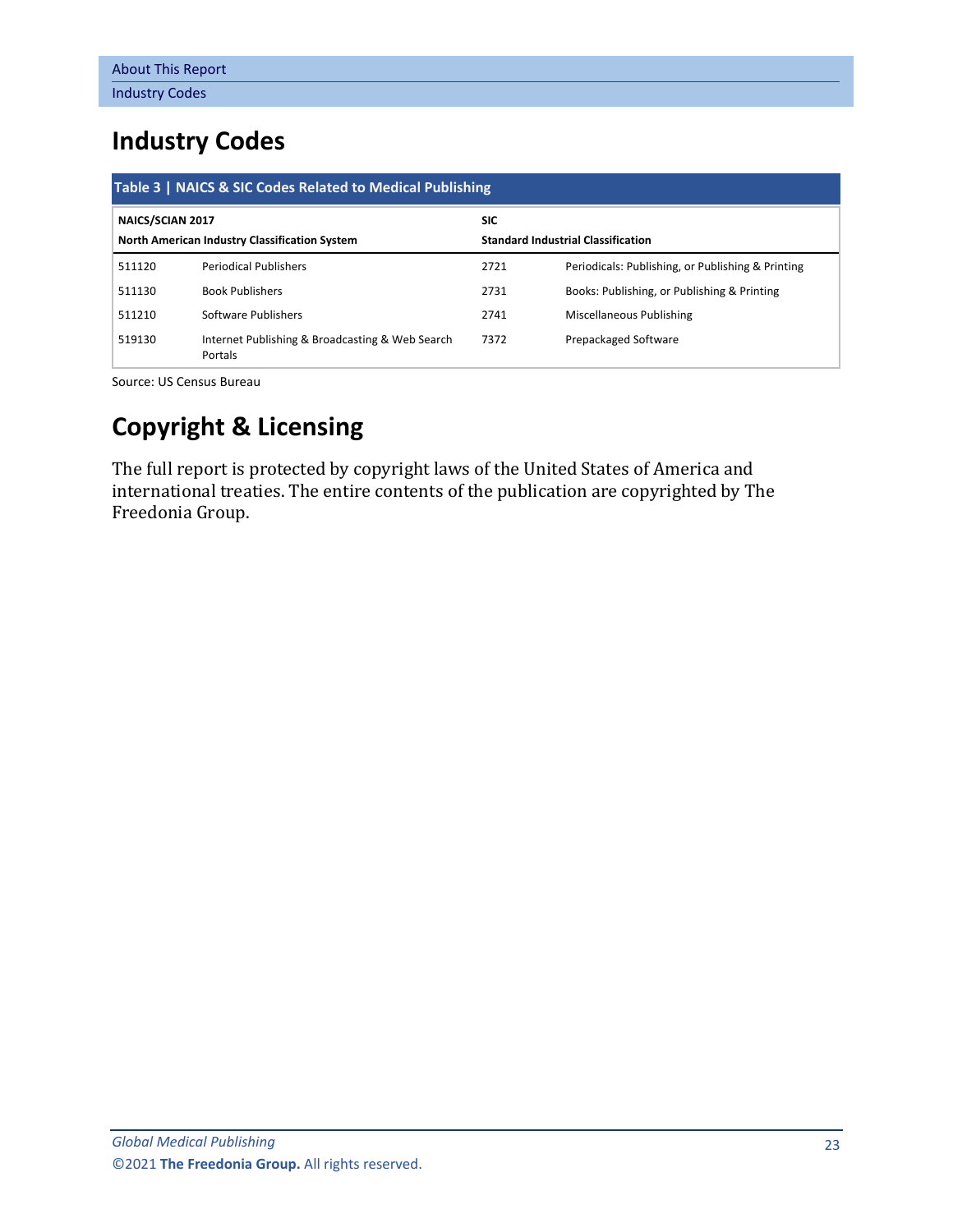## <span id="page-6-0"></span>**Resources**

### **Simba Information**

*[Global Medical Publishing 2021-2025](https://www.simbainformation.com/Global-Medical-Publishing-30087236/?progid=89534) [Global Scientific & Technical Publishing 2021-2025](https://www.simbainformation.com/Global-Scientific-Technical-Publishing-14784500/?progid=89534) Global Social Sciences [& Humanities Publishing 2021-2025](https://www.simbainformation.com/Global-Social-Sciences-Humanities-Publishing-14240578/?progid=89534) [Open Access Book Publishing 2020-2024](https://www.simbainformation.com/Open-Access-Book-Publishing-13834437/?progid=89534) [Open Access Journal Publishing 2020-2024](https://www.simbainformation.com/Open-Access-Journal-Publishing-13366208/?progid=89534) [Scholarly & Professional E-Book Publishing 2020-2024](https://www.simbainformation.com/Scholarly-Professional-Book-Publishing-13614714/?progid=89534) [STM Online Services 2019-2023](https://www.simbainformation.com/STM-Online-Services-12909764/?progid=89534)*

#### **The Freedonia Group**

#### **[Freedonia Industry Studies](http://www.freedoniagroup.com/Home.aspx?ReferrerId=FL-Focus)**

*[Disposable Medical Supplies in the US](http://www.freedoniagroup.com/DocumentDetails.aspx?ReferrerId=FL-FOCUS&studyid=3631) [Global Disposable Masks & Respirators: COVID-19 Impact Analysis](http://www.freedoniagroup.com/DocumentDetails.aspx?ReferrerId=FL-FOCUS&studyid=3862) [Global Disposable Medical Gloves: COVID-19 Impact Analysis](http://www.freedoniagroup.com/DocumentDetails.aspx?ReferrerId=FL-FOCUS&studyid=3861) [Global Disposable Medical Supplies](http://www.freedoniagroup.com/DocumentDetails.aspx?ReferrerId=FL-FOCUS&studyid=3694) [Global E-Commerce](http://www.freedoniagroup.com/DocumentDetails.aspx?ReferrerId=FL-FOCUS&studyid=3724) [Global E-Commerce Packaging](http://www.freedoniagroup.com/DocumentDetails.aspx?ReferrerId=FL-FOCUS&studyid=3744) [Global Housing](http://www.freedoniagroup.com/DocumentDetails.aspx?ReferrerId=FL-FOCUS&studyid=3877) [Global Industrial & Institutional Cleaning Chemicals](https://www.freedoniagroup.com/DocumentDetails.aspx?ReferrerId=FL-FOCUS&StudyId=3859) [Global Industrial & Institutional \(I&I\) Disinfectants & Sanitizers: COVID-19 Impact](http://www.freedoniagroup.com/DocumentDetails.aspx?ReferrerId=FL-FOCUS&studyid=3863)  [Analysis](http://www.freedoniagroup.com/DocumentDetails.aspx?ReferrerId=FL-FOCUS&studyid=3863) [Global Nonwovens](https://www.freedoniagroup.com/DocumentDetails.aspx?ReferrerId=FL-FOCUS&StudyId=3693) [Global Pharmaceutical Packaging](http://www.freedoniagroup.com/DocumentDetails.aspx?ReferrerId=FL-FOCUS&studyid=3758) [Global Protective Packaging](http://www.freedoniagroup.com/DocumentDetails.aspx?ReferrerId=FL-FOCUS&studyid=3741) [Medical Device Packaging](http://www.freedoniagroup.com/DocumentDetails.aspx?ReferrerId=FL-FOCUS&studyid=3782) [Pharmaceutical Packaging](http://www.freedoniagroup.com/DocumentDetails.aspx?ReferrerId=FL-FOCUS&studyid=3816)*

#### **[Freedonia Focus Reports](https://www.freedoniafocusreports.com/redirect.asp?progid=89534&url=/)**

*[Books: United States](https://www.freedoniafocusreports.com/Books-United-States-FF25010/?progid=89534) [Commercial Printing: United States](https://www.freedoniafocusreports.com/Commercial-Printing-United-States-FF25012/?progid=89534) [COVID-19 Market Impact Analysis](https://www.freedoniafocusreports.com/COVID-19-Market-Impact-Analysis-FW95079/?progid=89534) [Deathcare: United States](https://www.freedoniafocusreports.com/Deathcare-United-States-FF95065/?progid=89534) [Demographics: United States](https://www.freedoniafocusreports.com/Demographics-United-States-FF95050/?progid=89534) [E-Commerce: United States](https://www.freedoniafocusreports.com/E-Commerce-United-States-FF90043/?progid=89534) [Electronic Health Records: United States](https://www.freedoniafocusreports.com/pub/13209497.html/?progid=89534) [Global Demographics](https://www.freedoniafocusreports.com/Global-Demographics-FW95050/?progid=89534) [Global Healthcare](https://www.freedoniafocusreports.com/Global-Healthcare-FW40017/?progid=89534)*